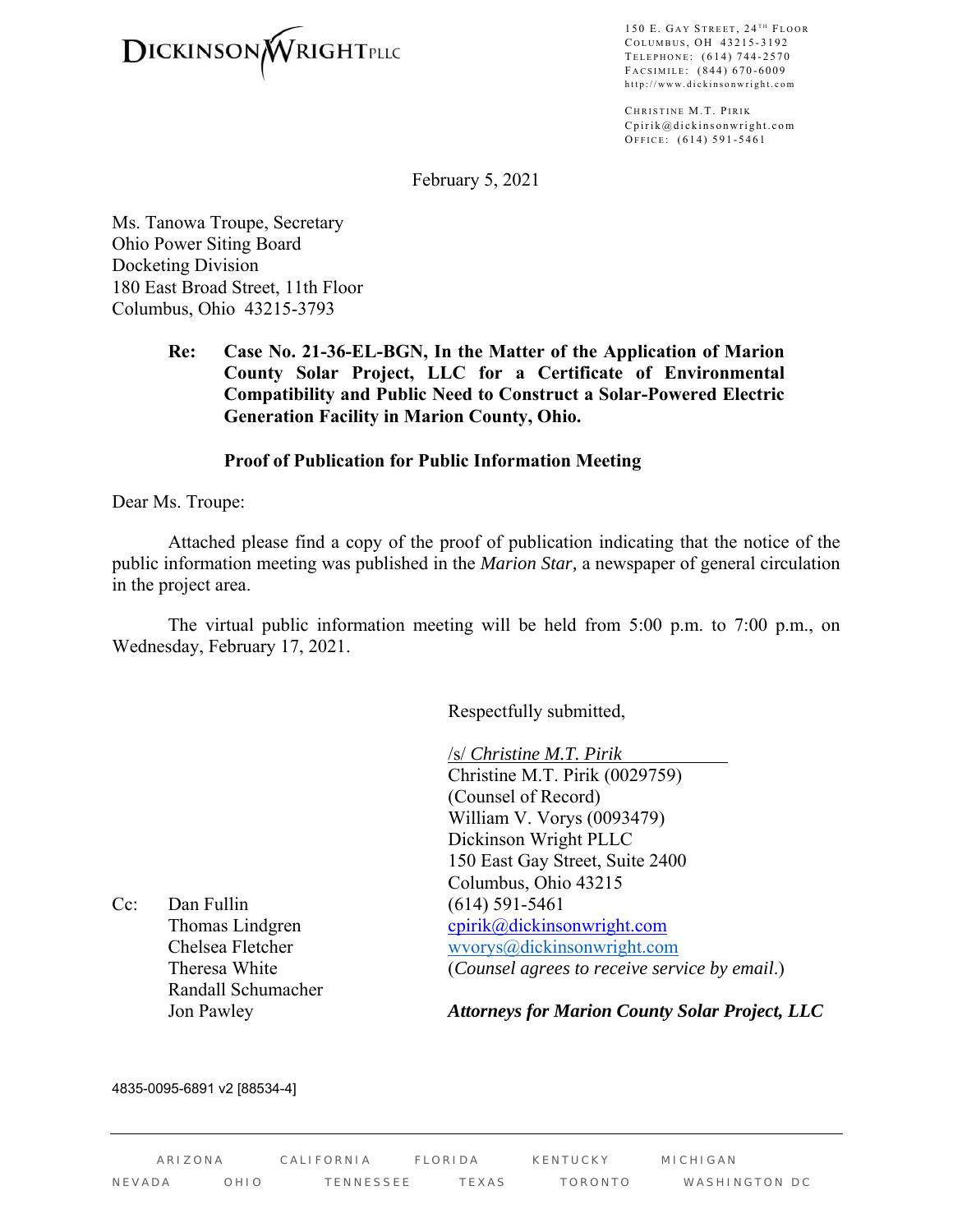

Advertiser:

**DICKINSON WRIGHT** 150 E GAY ST STE 2400 COLUMBUS, OH 43215 **ATTN APRIL POPP** 

## **AFFIDAVIT OF PUBLICATION**

Newspaper:

MCO-Mar-Marion Star

L,

**LEGAL NOTICE ATTACHED** 

#### **STATE OF WISCONSIN**

RE: Order #: GCI0583175

 $\mathcal{L}_{\mathrm{in}}$ 

 $\frac{1}{\sqrt{2}}$ , Sales Assistant

Account #: 0000003155 Total Amount of Claim: \$705.36

Lecone  $I, \_$ 

for the above mentioned newspaper, hereby certify that the attached advertisement appeared in said newspaper on the following dates: 2/3/2021

Subscribed and sworn to me this 3rd day of February, 2021

ima NOTARY PUBL

Commission Expires

NANCY HEYRMAN **Notary Public** State of Wisconsin Last Run Date: 2/3/2021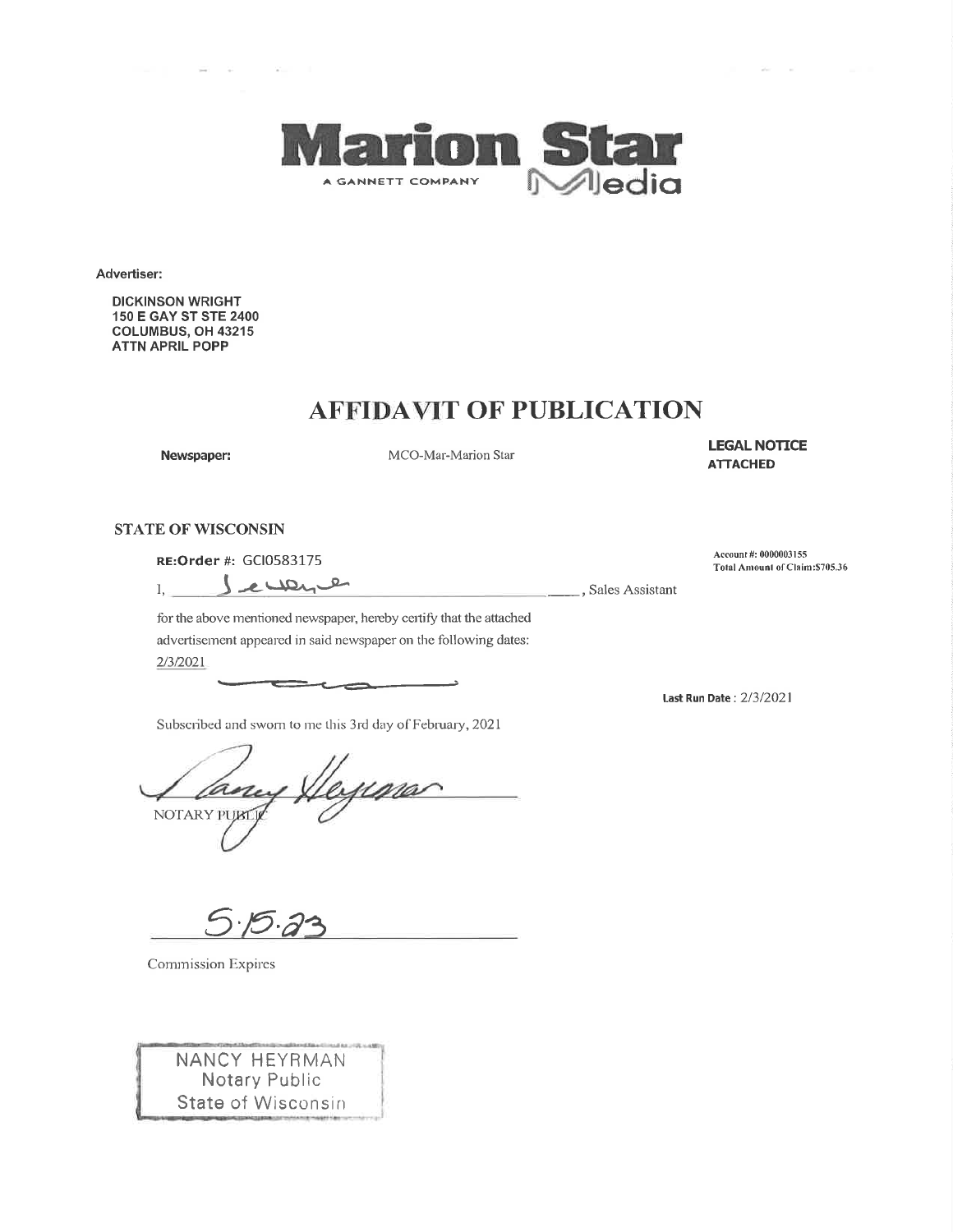# Notice of **Public Information Meeting for Proposed Major Utility Facility**

Marion County Solar Project, LLC, a wholly-owned subsidiary of Savion, LLC, will host a virtual public information meeting on Wednesday, February 17, 2021, to outline plans to build the Marion County Solar Project, a solarpowered generation facility located in Marion Township, Marion County. The facility will be sited on approximately 970 acres and have a maximum total generating capacity of up to 100 megawatts. The purpose of the facility is to generate electricity and is intended to fill the need for a more diverse national energy portfolio that will include a higher percentage of energy generated through the use of renewable resources. The facility design has been optimized to utilize land and still provide environmental and visual setbacks to achieve a minimal impact to natural resources and adjacent residents' viewshed. Construction is anticipated to begin as early as the fourth quarter of 2022, resulting in commercial operations in fourth quarter 2023.

On Wednesday, February 17, 2021, from 5:00 p.m. to 7:00 p.m., Marion County Solar will host the public information meeting that will be virtual in nature to adhere to the current restrictions regarding public gatherings. The public will be able to participate in the Q&A session by both the internet and by telephone. Questions will be answered directly by the development team. A presentation about the project, which includes maps, will be posted on Marion County Solar's website (www.marioncountysolarproject.com) and Facebook page (www.facebook.com/MarionCountySolarProject) on February 11, 2021 for viewing by the public at their convenience prior to the public information meeting. Alternative access to the presentation is also available upon request by contacting Sarah Moser (Project Developer) at Attn: Sarah Moser, Savion, LLC, 422 Admiral Blvd., Kansas City, MO 64106, (419) 910-1566, or smoser@savionenergy.com. The public can submit comments to Marion County Solar anytime via Marion County Solar's website, Facebook page, or in writing via email or mail. Individuals can also reach out directly to Sarah Moser at the phone number and email address listed above to obtain additional information on the Project.

To participate in the live web/phone public information meeting and Q&A session on Wednesday, February 17, 2021, from 5:00 p.m. to 7:00 p.m.<br>attendees can view the presentation online at https://savion.webex.com/ join/smoser or dial toll free 1-415-655-0001 and enter PIN 146 433 1697#. During the live Q&A, instructions will be provided to submit questions. For additional information on how to access the live Q&A contact the Marion County Solar team via the addresses or telephone number listed above.

Marion County Solar anticipates filing its application with the Ohio Power Siting Board (OPSB) after the live phone Q&A session. OPSB's case number for the project is 21-36-EL-BGN and the filings made with the OPSB in the Marion County Solar case can be viewed at http://dis.puc.state.oh.us/ CaseRecord.aspx?CaseNo=21-36&x=0&y=0.

Upon the receipt of the application, OPSB will review the application to determine if it is complete so OPSB staff can begin its investigation. Should OPSB find the application complete, OPSB will set a date for public hearing, not less than 60 nor more than 90 days after such finding. The public hearing consists of two parts: a public hearing where OPSB will accept written or oral testimony and an adjudicatory hearing. 15 days prior to the public hearing, OPSB's staff will submit a written report on the project.

OPSB accepts written comments on the project from interested persons at any time, as well as written or oral testimony from any person at the public hearing. Petitions to intervene in the adjudicatory hearing will be accepted by OPSB in accordance with a deadline set by OPSB. To request notification of the public hearing or submit comments in the docket contact OPSB at 180 E. Broad St., Columbus, OH 43215, 1-866-270-6772, or contactOPSB(a) puc.state.oh.us. Petitions to intervene should be addressed to Docketing Division, Ohio Power Siting Board, 180 E. Broad St. Columbus, OH 43215 or can be electronically filed. All correspondence and petitions to intervene must include reference to Case No. 21-36-EL-BGN.

The following map shows the proposed layout of the Marion County Solar facility. An online version of the map and a link to additional detailed maps can be found here: www.marioncountysolarproject.com.